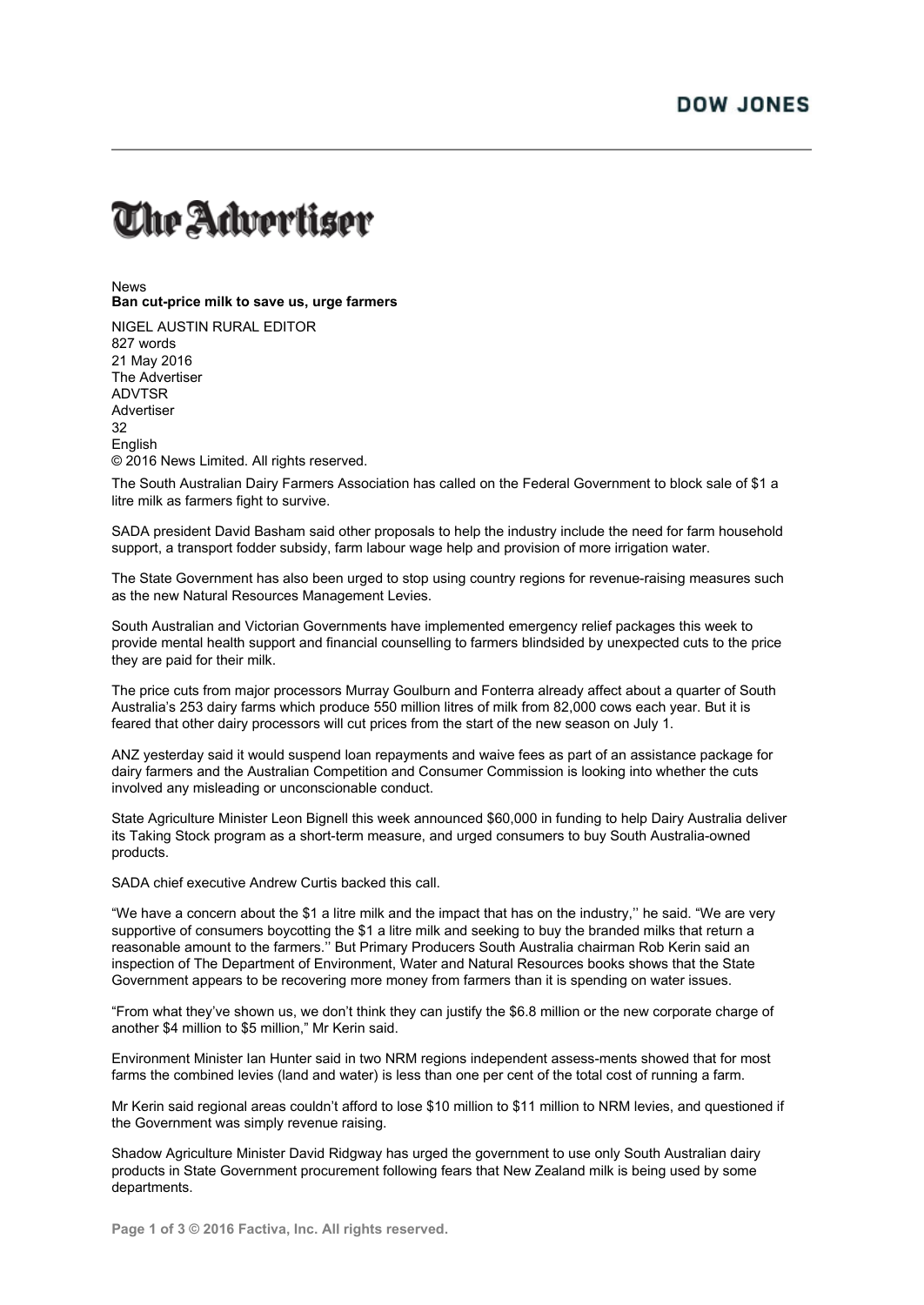Mr Bignell said as far as he knew government departments did buy SA milk. YOUR SAY: SHOULD THE GOVERNMENT BLOCK THE SALE OF \$1 MILK? ADVERTISER.COM.AU

WHERE YOUR MILK COMES FROM SA produces 550 million litres of milk a year.

About 400 million litres is consumed here.

150 million litres (roughly) is sent interstate.COLES' OWN BRAND Produced in: Australia Owned by: Coles which contracts Lion to produce the products.

Price per litre (full cream): \$1.

WOOLWORTHS SELECT Produced in: Australia.

Owned by: Woolworths.

Price per litre

(full cream): \$1.25.

FARMERS UNION/ PURA/DAIRY FARMERS Produced in: More than 550 Australian dairy farms.

Owned by: Lion (parent company is Japan firm Kirin).

Price per litre (full cream): \$2.25 (Pura); \$2.19 (Dairy Farmers); \$2 (Farmers Union iced coffee)\* TWEEDVALE Produced in: South Australia.

Owned by: Private family in the Adelaide Hills.

Price per litre (full cream): \$2.30 PAULS Produced in: Australia from dairy farms around the country. Has processing plant in Clarence Gardens.

Owned by: Parmalat (parent company is French firm Lactalis).

Price per litre (full cream): \$1.60.

A2 Produced in: Australia.

Owned by: The A2 Milk Company.

Price per litre (full cream): \$2.85.

WOOLWORTHS FARMERS' OWN BRAND Supplied by Parmalat (Clarence Gardens) Produced in: Australia Owned by: Woolworths, supplied by Parmalat.

Price per litre (full cream): \$1.99.

SADA FRESH Produced in: SA by local farmers. Packaging and distribution through Parlamat, Clarence Gardens.

Owned by: The South Australian Dairy Farmers' Association.

Price per litre (full cream): \$1.50.

B.-D FARM PARIS CREEK Produced in: South Australia.

Owned by: B.-d Farm Paris Creek.

Price per litre (full cream): \$2.60.

FLEURIEU MILK & YOGHURT COMPANY Produced in: Myponga, SA.

Owned by: Fleurieu Milk & Yoghurt Company.

Price per litre (full cream): \$2.43.

THE COMPLETE DAIRY Produced in: Australia Owned by: Lion.

Price per litre (full cream): \$2.50.

\* Prices may vary between retailers.

**Page 2 of 3 © 2016 Factiva, Inc. All rights reserved.**